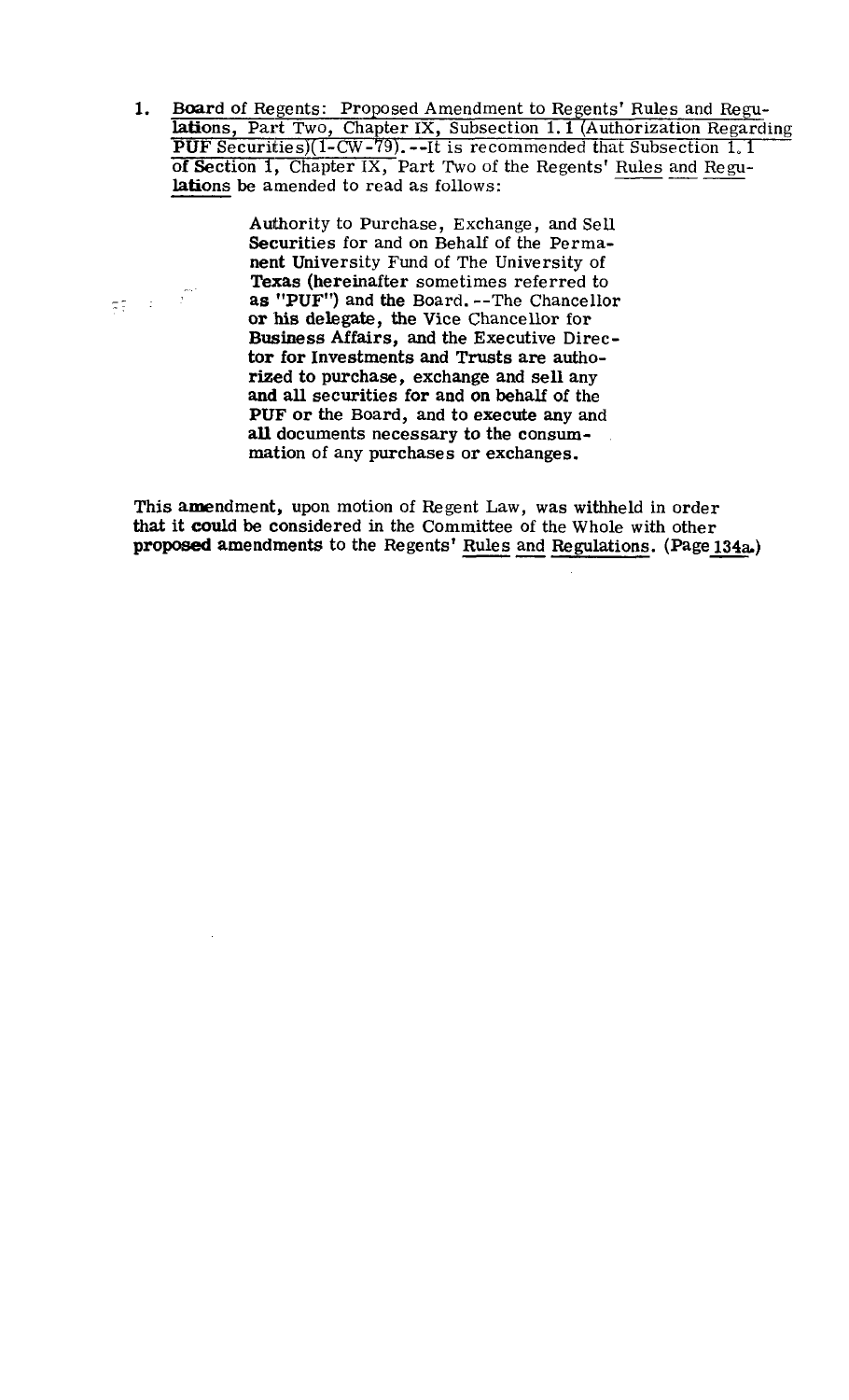## COMMITTEE OF TIE WHOLE (Pages 94 - 106 )

Chairman Shivers stated that all the actions of the Committee of the Whole were taken in open session and he filed the following report:

BOARD OF REGENTS - REGENTS' RULES AND REGULATIONS: (1) PART ONE: ADOPTION OF CHAPTER I. CHAPTER **II** AS AMENDED IN SEC-TION 5.1, AND SECTION 31 OF CHAPTER III; (2) PART TWO ADOPTION; AND (3) REMAINDER OF PROPOSED REVISION TO BE CONSIDERED AT FEBRUARY 1979 MEETING. --Chairman Shivers presented as the first order of business of the Committee of the Whole the proposed revision of the Regents' Rules and Regulations, Parts One and Two as submitted by System Administration. In accordance with instructions at the October 1978 meeting, Chancellor Walker mailed to the Regents on November 22 a proposed revision of the Regents' Rules and Regulations, Parts One and Two to conform to the administrative re-organization, together with a memorandum explaining the changes of conformity and other additional amendments.

Because he had not had an opportunity in the short time available to review the proposed revision, Regent Law said that he was not prepared to vote and proposed to lay the rules on the table until the next regular meeting of the Board. However, General Counsel Fitzpatrick explained the need to adopt certain portions of the rules at the December meeting, namely: Chapters I and **II** and the retirement section (Section 31) of Chapter III of Part One and all of Part Two.

After a discussion as to the urgency for the adoption of this revision, Regent Law moved:

- **1.** That the following in Part One be adopted:
	- a. Chapter I
	- b. Chapter II, with the deletion of that portion of the second sentence of Section 5.1 which reads: "and for each such dismissal whether from a permanent<br>or acting appointment. "
	- c. Chapter III, Section 31 which is set out on Page 95
- 2. That the remainder of Part One of the Regents' Rules and Regulations be laid on the table with the understanding that any member of the Board may propose further and additional amendments to any or all of the proposed revision of the rules upon further consideration
- 3. That all of Part Two be adopted

Vice-chairman Williams seconded the motion which prevailed **by** unanimous vote.

(Copies of Chapter I, Chapter **II** as amended and Section 31 of Chapter 111, Part One and all of Part Two will not be distributed until after the revision of both Parts One and Two of the Regents' Rules and Regulations have been adopted in their entirety. Prior to the meeting, the proposed revision by System Administration was distributed to the Officers of System Administration and the Chief Administrative Officers. Those copies plus this minute order should meet the need of those concerned until the revision has been adopted in its entirety. At that time the revised Rules and Regulations will be reported and bound in a separate volume for distribution.)

DEC 1 1978